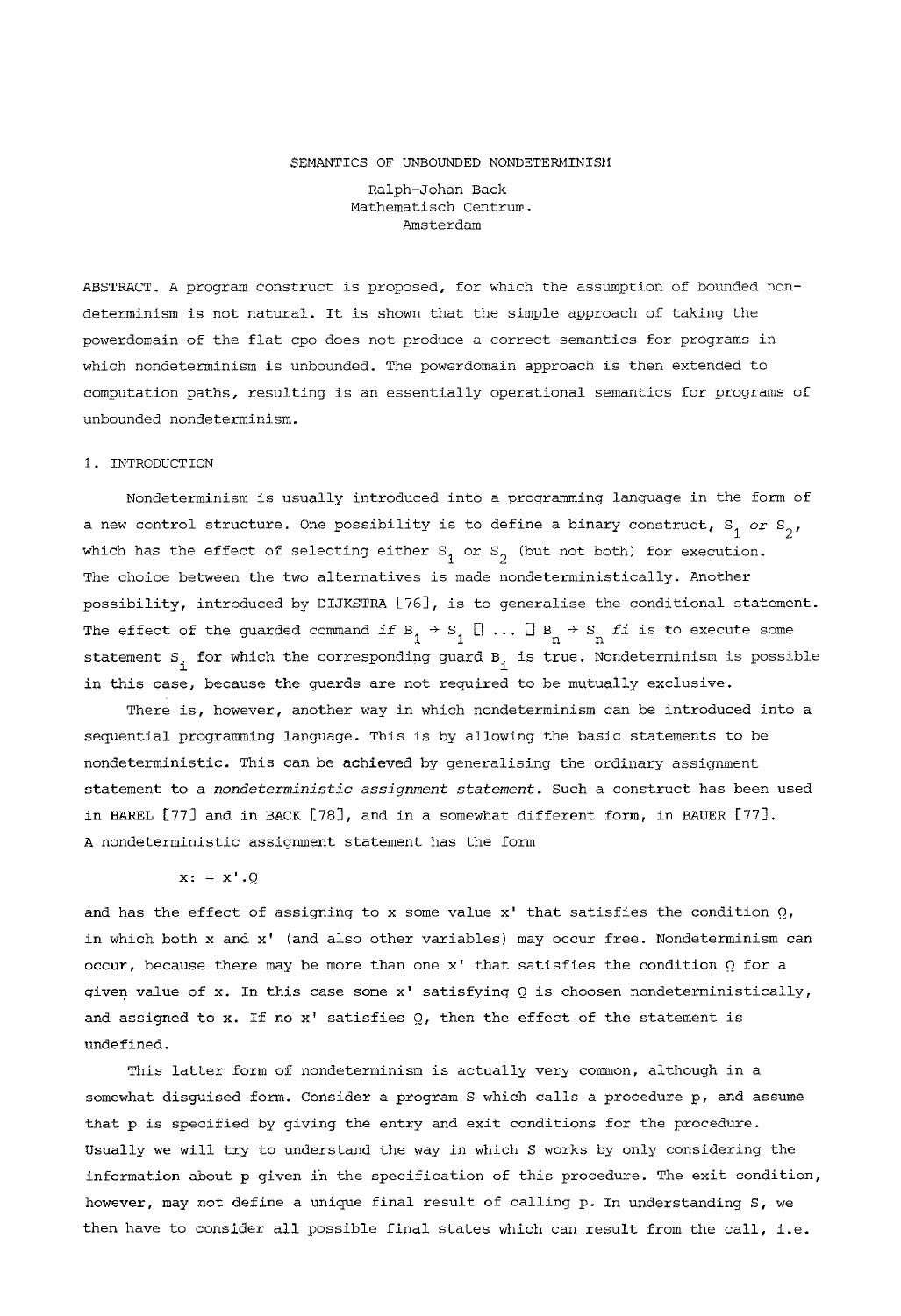we will in effect be looking upon S as a program with an nondeterministic basic statement p. The nondeterminism here results from lack of information as to the effect of calling p, rather than from the fact that S is executed by a nondeterministic machine. Somebody observing only the working of S and knowing only the specification of p, cannot, however, tell the difference between these two views. (One could argue that in the first case, because the procedure p actually is executed by a deterministic mechanism, the same result will always be choosen for the same initial state. On the other hand, it is possible that a nondeterministic mechanism executing p would choose to give the same result for the same initial state in all observed calls, but still could give some other result for some future call on p.)

We will here consider a simple iterative language embodying this kind of nondeterminism. For this purpose, let Vat be a nonempty set of variables. Assume that certain function, predicate and constant symbols are given, and let Form be the set of all first-order formulas built out of variables and these symbols. We will let  $x,y$  and z range over variables and  $B,P,Q,R$  range over first-order formulas in Form.

Let Stat be the set of program statements, recursively defined by

S::=  $x:= x'.Q | S_1; S_2 | if B then S_1 else S_2 fi | while B do S_1 od.$ Here S, S<sub>1</sub> and S<sub>2</sub> range over program statements. The effect of the first construct was already explained above. The other constructs have their usual meaning of composition, selection and iteration.

Our purpose here is to discuss how the semantics of programming languages such as Stat, containing nondeterministic basic statements, is to be defined. The semantics of nondeterministic control structures have been successfully defined in PLOTKIN [76]. This definition, however, makes essential use of the assumption that the nondeterminism is *bounded.* This means that execution of a program component for a given initial state either can only produce a finite number of different results, or then it must be possible that execution never terminates. The possibility that execution for some initial state will be guaranteed to terminate and at the same time may produce infinitely many different results is thus excluded.

The assumption of bounded nondeterminacy, also made and discussed in DIJKSTRA [76], is intuitively justified for nondeterministic control structures such as those given above. In these cases the choice of how to proceed is made between a finite number of alternatives. The set of all possible executions of a program from a given initial state will therefore form a finitely branching tree. If this tree contains infinitely many terminal nodes then the tree itself must be infinite. By K6nigs lemma, this means that there must be an infinite branch in the tree, i.e. an infinite execution starting from the given initial state is possible.

There does not, however, seem to be any intuitive reason for not considering *basic statements* of unbounded nondeterminacy. In his book Dijkstra e.g. rejects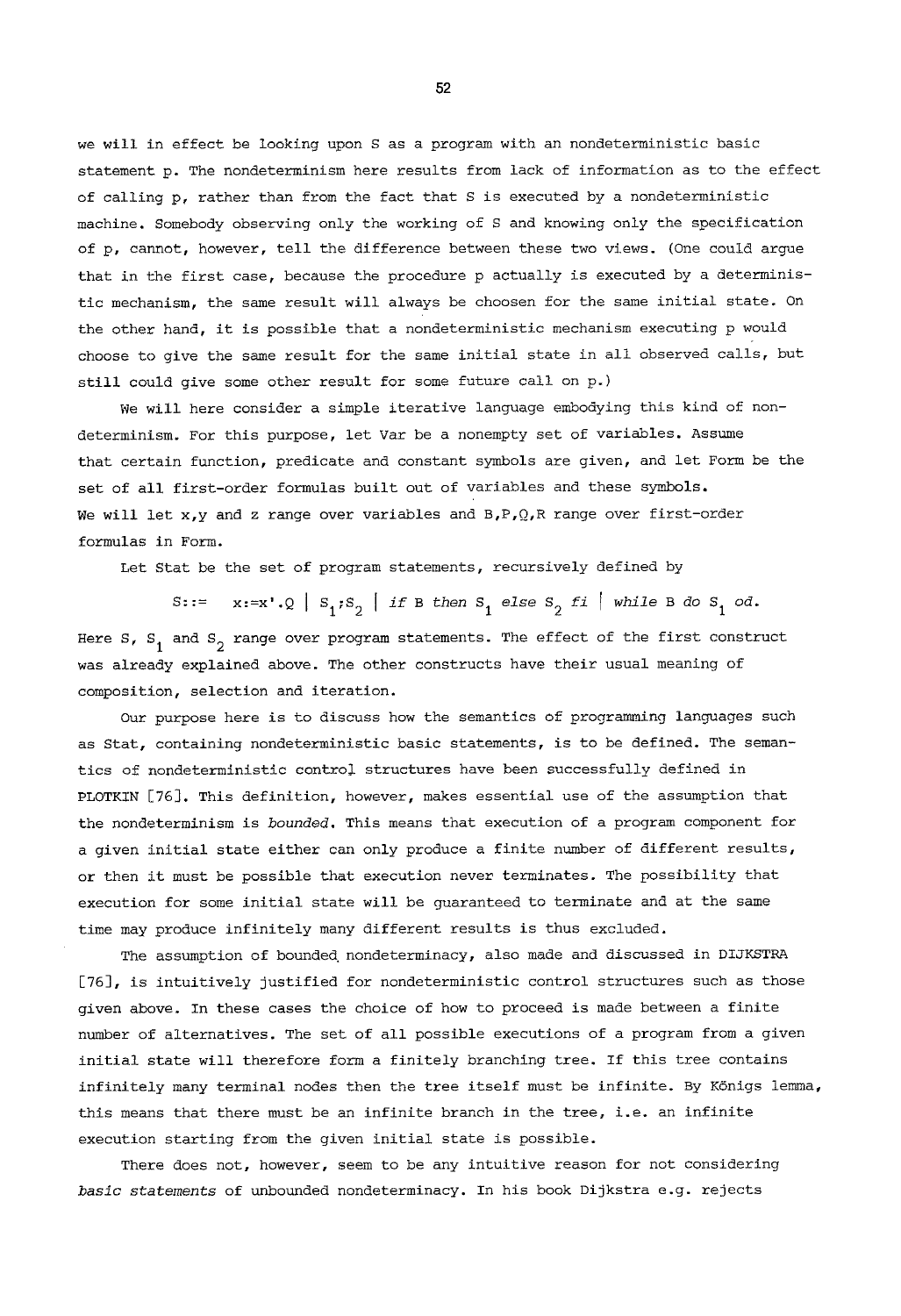the basic statement "set x to any positive integer", because it cannot be implemented using guarded commands. While this is true, there is on the other hand nothing wrong intuitively in calling a procedure p, with the specification

## *proc* p; *entry* true; *exit* x > 0;

This corresponds to using the nondeterministic assignment statement

 $x:=x. (x > 0)$ 

in the program. The fact that this statement cannot be implemented is of no concern here, the purpose of the statement is only to express the information available about the effect of calling the procedure. Moreover, from the point of understanding a program, there is no difference between basic statements of bounded and unbounded nondeterminacy, both seem to be equally well defined and easy to understand. (This same point has also been made by BOOM [78]).

The nondeterministic assignment statement is more powerful that the nondeterministic control statements given above, because nondeterministic control structures can be simulated using nondeterministic assignment statements, while the converse does not necessarily hold. Thus e.g. the binary choice construct  $S_1$  or  $S_2$  can be expressed in our language by the statement

 $c:=c$ . (c=1 or c=2); *if* c=1 *then*  $S_1$  *else*  $S_2$  *fi*.

The assignment statement can also be expressed using the nondeterministic assignment statement. The assignment statement  $x:=t$  is expressed by the nondeterministic assignment

 $x := x' \cdot (x' = t).$ 

E.g.  $x := x+1$  corresponds to the statement  $x := x^r \cdot (x^r = x+1)$ .

An obvious generalisation of this nondeterministic assignment statement is to allow simultaneous assignment to several variables, i.e. we would allow nondeterministic assignment statements of the form

 $x_1, \ldots, x_n := x_1, \ldots, x_n^T$ .  $\Omega$ .

We will only treat the single variable form below, for reasons of simplicity.

# 2. FUNCTIONAL SEMANTICS BASED ON  $P(\Sigma_{\perp})$

We will start by defining the semantics of Stat using the powerdomain  $P(\Sigma_{\perp})$ introduced in PLOTKIN [76].

Let D be a nonempty set, serving as the domain of interpretation for the formulas in Form. The set of proper program states is defined to be  $\Sigma = \text{Var} \rightarrow D$ , while  $\Sigma_{\pm} = \Sigma$  U { $\pm$ } is the set of all program states, including the *undefined state* 1. An ordering of approximation is defined in  $\Sigma_+$  as usually, by the condition

 $\mathbf{s} \sqsubseteq \mathbf{s'} \text{ iff } \mathbf{s} = \mathbf{1} \text{ or } \mathbf{s} = \mathbf{s'}$ 

for any s, s'  $\epsilon \Sigma$ . It is easily shown that  $\Sigma$ <sub>1</sub> is a complete partial order (cpo) with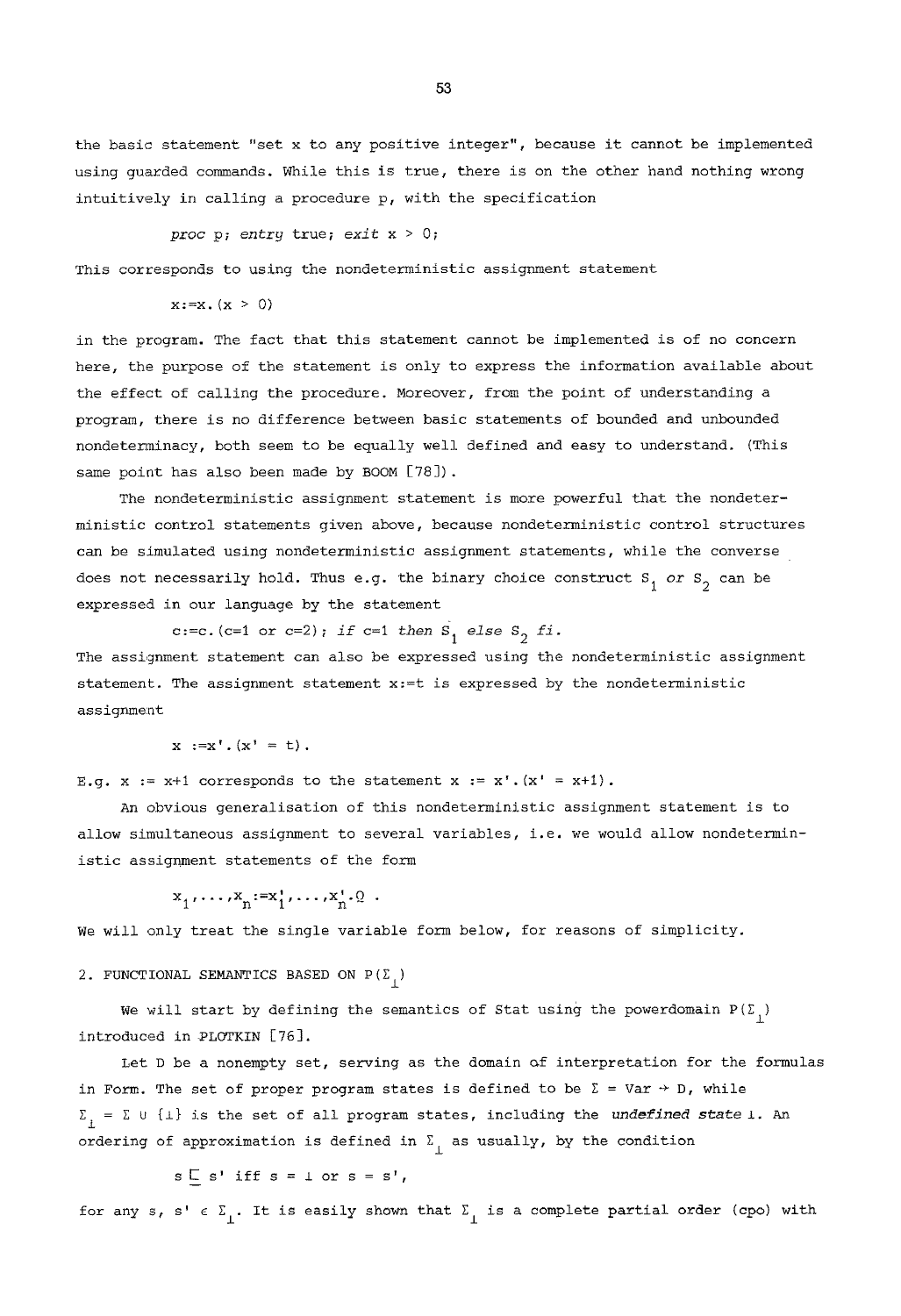respect to this ordering. The undefined state is used to indicate nontermination, as usual.

The meaning of a nondeterministic program will be a function from the initial states to the set of possible final states for the given initial state. We therefore need the powerset of  $\sum_{i=1}^{\infty}$ . Let us define the set of possible results

$$
P(\Sigma_{\perp}) = \{ A \subset \Sigma_{\perp} \mid A \neq \emptyset \}.
$$

A subset A of  $\Sigma_1$  is *bounded,* if  $|A| < \infty$  or  $1 \in A$  ( $|A|$  is the cardinality of A). The set of possible bounded results is

$$
P_B(\Sigma_{\perp}) = \{ A \subset \Sigma_{\perp} | A \neq \emptyset \text{ and } A \text{ is bounded} \}.
$$

An ordering of approximation is defined between elements of  $P(\Sigma_+)$  as follows:

$$
\mathtt{A} \sqsubset \mathtt{A'} \text{ iff } \forall \mathtt{s} \in \mathtt{A} \mathtt{.} \mathtt{s'} \in \mathtt{A'} \mathtt{.} \mathtt{s} \sqsubset \mathtt{s'} \text{ and } \forall \mathtt{s'} \in \mathtt{A'} \mathtt{.} \exists \mathtt{s} \in \mathtt{A} \mathtt{.} \mathtt{s} \sqsubset \mathtt{s'} \mathtt{,}
$$

for any  $A$ ,  $A' \in P(\Sigma_1)$ . An equivalent formulation for  $P(\Sigma_1)$  is

$$
A \sqsubseteq A' \text{ iff either } \bot \in A \text{ and } A - \bot \in A'
$$
  
or 
$$
\bot \notin A \text{ and } A = A'
$$

We then have that both  $P(\Sigma_1)$  and  $P_B(\Sigma_1)$  are cpo's with respect to this ordering.

We define the set of state transformations by  $M(\Sigma_{+}) = \Sigma \rightarrow P(\Sigma_{+})$  and the set of bounded state transformations by  $M_{\mathbf{B}}(\Sigma_1) = \Sigma \rightarrow P_{\mathbf{B}}(\Sigma_1)$ .

An ordering of approximation between state transformations is defined by

$$
\texttt{m} \sqsubseteq \texttt{m'} \text{ iff } \texttt{m(s)} \sqsubseteq \texttt{m'}(s) \text{ for all } s \in \Sigma,
$$

for any m,  $m' \in M(\Sigma_1)$ . We then have that  $M(\Sigma_1)$  and  $M_B(\Sigma_1)$  are both cpo's with respect to this ordering.

To define the meaning of the statements in Stat, we will also need the set of truth values T = {tt, ff} and the set of predicates on  $\Sigma$ ,  $W(\Sigma) = \Sigma \rightarrow T$ .

Let  $m \in M(\Sigma_+)$ . The extension of  $m$  to  $m^+ : P(\Sigma_+) \rightarrow P(\Sigma_+)$  is defined as follows. First, let  $m': \Sigma_+ \rightarrow P(\Sigma_+)$  be defined by

$$
\mathbf{m}^{\mathsf{T}}(s) = \left\{ \begin{array}{ll} \mathbf{m}(s), & \text{if } s \in \Sigma \\ \{s\}, & \text{if } s = \bot \end{array} \right..
$$

Then  $m^{\dagger}$  is defined by

 $m^{+}(A) = U{m'(s) | s \in A}.$ 

The same construction extends  $m \in M_{\mathbf{R}}(\Sigma_1)$  to  $m^{\dagger} : P_{\mathbf{R}}(\Sigma_1) \rightarrow P_{\mathbf{R}}(\Sigma_1)$ .

Composition and selection is now easy to define. Let m and m' be elements of  $M(\Sigma)$ , and let b be an element of  $W(\Sigma)$ . The composition m;m' of m and m', defined by

$$
(m;m') (s) = m''(m(s)), for s \in \Sigma,
$$

will then be an element of  $M(\Sigma_{\overline{i}})$ . Similarly, the selection of m or m' by b,  $(b \tarrow m, m')$ , defined by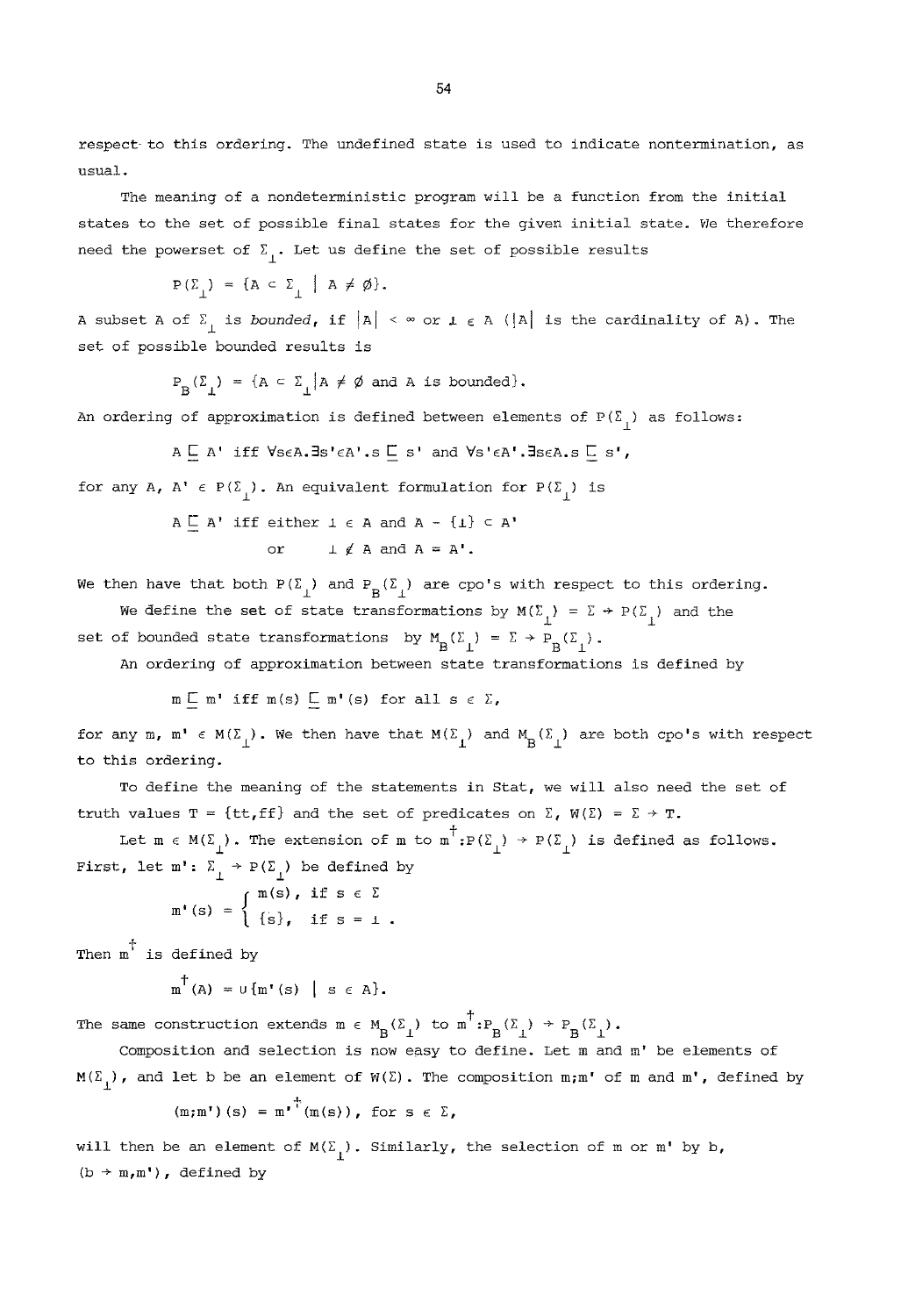$$
(b \to m, m')(s) = \begin{cases} m(s), & \text{if } b(s) = tt \\ m'(s), & \text{if } b(s) = ff \end{cases}
$$

will also be an element of  $M(\Sigma_{\frac{1}{2}})$ .

The same construction defines composition and selection in  $M_{\bf B}(\Sigma_1); M_{\bf B}(\Sigma_1)$  will also be closed with respect to these operations. Composition and selection will be monotonic in both  $M(\Sigma_{\frac{1}{2}})$  and  $M_{\mathbf{B}}(\Sigma_{\frac{1}{2}})$ . In  $M_{\mathbf{B}}(\Sigma_{\frac{1}{2}})$  these operations will also be continuous. However, composition in  $M(\Sigma_1)$  is not continuous. This is the main technical reason for requiring bounded nondeterminacy, i.e. the requirement is needed to guarantee continuity of the control structures used.

We will finally define the iteration operator. Let  $\Lambda$  and  $\Omega$  be two special elements of  $M(\Sigma)$ , defined for any  $s \in \Sigma$  by  $\Delta(s) = \{s\}$  and  $\Omega(s) = \{\bot\}$ . Let  $b \in W(\Sigma)$ and let  $m \in M(\Sigma_1)$ . The approximates  $(b \star m)^n \in M(\Sigma_1)$  are then defined for  $n = 0, 1, 2, ...$  by

$$
\begin{array}{lll} \left(\mathbf{b} \star \mathbf{m}\right)^{\mathbf{0}} & = & \Omega\\ \left(\mathbf{b} \star \mathbf{m}\right)^{\mathbf{n}+1} & = & \left(\mathbf{b} \star \mathbf{m}\right)^{\mathbf{n}}, \quad \Delta \right), \quad \mathbf{n} = \mathbf{0}, \mathbf{1}, \ldots \end{array}
$$

Because composition and selection is monotonic, it is easily proved that (b\*m)  $^0$   $\sqsubset$ (b\*m)  $^1$   $\sqsubset$  (b\*m)  $^2$   $\sqsubset$   $\ldots$  , so the least upper bound of this sequence exists, as  $M(\Sigma)$  is a cpo. Thus we may define the iteration of m while b by

$$
(b * m) = \bigcup_{n=0}^{\infty} (b * m)^n.
$$

Before giving the meanings of the statements in Stat, we give one last technical definition. Let  $s \in \Sigma$ . Then  $s[d/x] \in \Sigma$ , defined by

$$
\mathsf{s[d/x]}(y) = \left\{ \begin{array}{ll} d, & \text{if } x = y \\ \mathsf{s(y)}, & \text{otherwise.} \end{array} \right.
$$

Let first  $\mathcal{W}:$  Form  $\rightarrow$  W( $\Sigma$ ) be a function that assigns a predicate on  $\Sigma$  to each formula of Form. The function W is defined using the interpretation function for the predicate, function and constant symbols of Form. The definition is omitted here.

The meaning of unbounded nondeterministic statements could now be given by the function  $M:Stat \rightarrow M(\Sigma)$ , defined as follows:

(i) 
$$
M(x:=x^{\dagger}.Q)(s) = \begin{cases} \{s[d/x] \mid d \in D_{S}\}, & \text{if } D_{S} \neq \emptyset \\ \{1\}, & \text{if } D_{S} = \emptyset. \end{cases}
$$
  
where  $D_{S} = \{d \in D \mid \emptyset(Q) (s[d/x^{\dagger}]) = tt\}$ 

where  $D_S = \{d \in D \mid W(Q) \text{ (sld/x'}\}\ = \text{tt}$ (11)  $M(S_1; S_2) = M(S_1); M(S_2)$ (iii)  $M(if B then S_1 else S_2 f) = (W(B) \rightarrow M(S_1), M(S_2))$ (iv)  $M(\text{while }B\text{ do }S_{1}\text{ od}) = (\varnothing(\mathbb{B})\times M(S_{1}))$ .

If the nondeterministic assignment statements  $x:=x' \cdot Q$  are restricted in a way which guarantees that only a finite number of values  $x'$  satisfying Q exist for any state s  $\in$   $\Sigma$  (i.e.  $\left|D_{s}\right|$   $\leq$   $\infty$ ), then  $M(x:=x^{\dagger}.0)$  (s)  $\in$   $P_{B}(\Sigma_{\perp})$ . In this case the range of M is actually  $M_{B}(\Sigma_{+})$ , and M gives the intuitively correct meaning to statements in Stat. If, however, no such restrictions are made, then the interpretation  $M$  is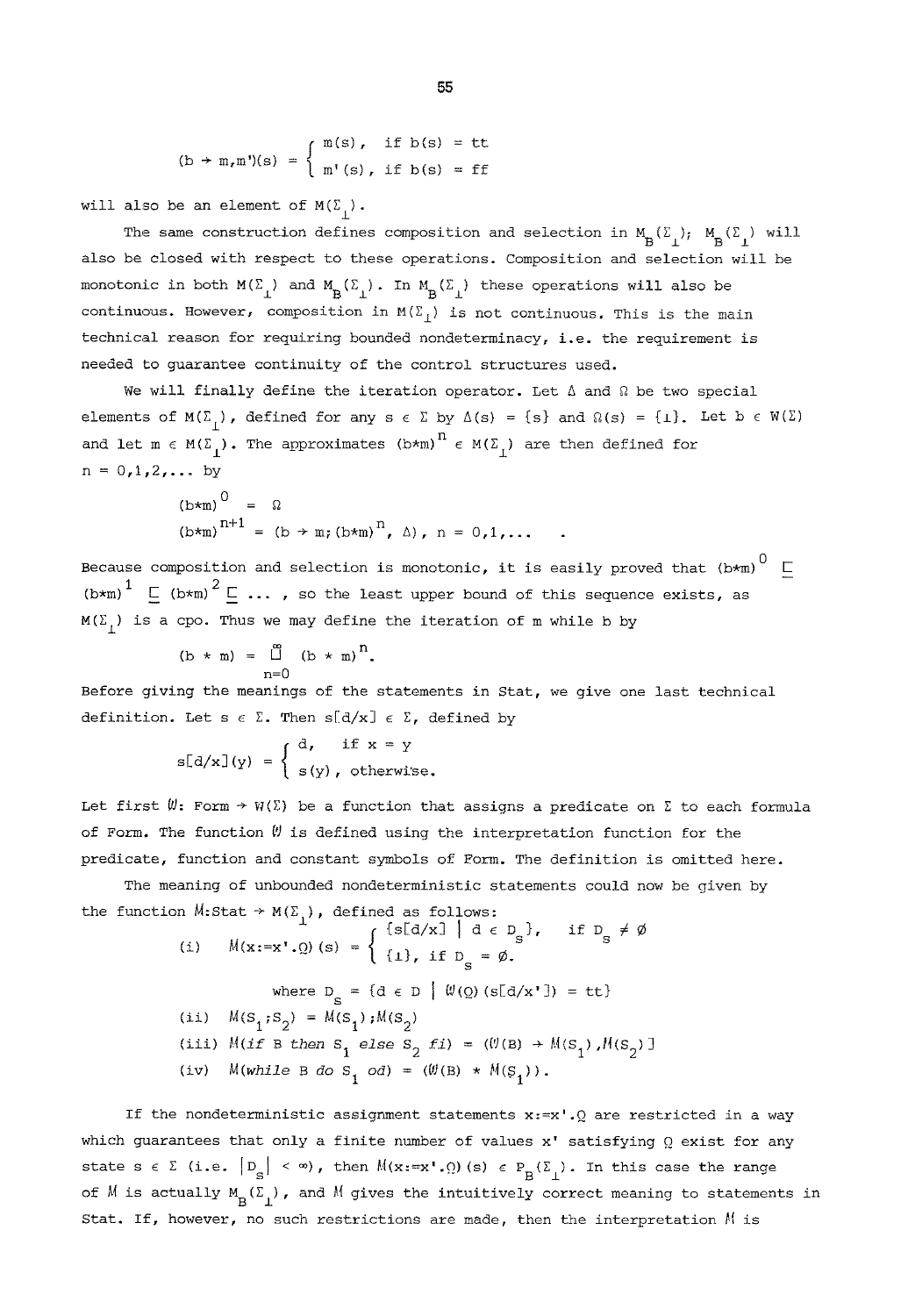counterintuitive, as we will show in the next section.

#### 3. WEAK AND STRONG TERMINATION

The problem with the meaning function  $M$ , defined above, is that it does not treat termination correctly. To see the problem, we will consider an example taken from DIJKSTRA [76,p.77]. Let S be the statement

> S: while  $x \neq 0$  do if  $x \geq 0$  then  $x:= x-1$ *else* x:=x.(x ≥ 0) *fi od*.

Let  $S_1$  denote the body of this loop.

Intuitively, this program must terminate for any initial value of x, be it positive, zero or negative. However, for negative initial values of x, the meaning function M says that termination is not guaranteed. To see this, let us compute

 $M(\text{while } x \neq 0 \text{ do } S$ <sub>1</sub> od) (-1).

For simplicity, we here identify the state with the value of x in the state (we may assume that  $Var = \{x\}$ .

Let us denote  $b = W(x \neq 0)$  and  $m_1 = M(S_1)$ . We have that  $b(x) = tt$  iff  $x \neq 0$  and  $(x-1)$  ,  $x > 0$ 

$$
m_1(x) = \begin{cases} (x + 1) + x = 0 \\ N, & x < 0, \end{cases}
$$

where N = {0, 1, 2, ... }. Let further  $m^{\text{i}} = (b * m_1)^{\text{i}}$ , for i = 0,1,....

We have that for  $x \geq 0$ ,

$$
m^{i}(x) = \begin{cases} \{0\}, & x < i \\ \{1\}, & x \geq i \end{cases}
$$

Using this, we compute

 $m^{0}(-1) = \Omega(-1) = \{\perp\}$  $m^{1}(-1) = (b \rightarrow m_{1}; m^{0}, \Delta) (-1) = m_{1}; m^{0}(-1) = m^{0}(\Delta) = {\Delta}$  $m^-(-1) = (b \rightarrow m, m^*, \Delta) (-1) = m, m^*(-1) = m^+(N) = \{0, \bot\}$  $m^{2}(-1) = (b + m_{1}m^{2}, \Delta) (-1) = m_{1}m^{2}(-1) = m^{2} (N) = \{0, \pm\}, \ldots$ 

We get that  $m^1(-1) = \{0,1\}$ , for  $i \geq 2$ . Consequently,

$$
M(S) (-1) = \prod_{i=0}^{\infty} m^{i} (-1) = \{0, 1\} .
$$

Thus  $M(S)$  (-1) contains  $\perp$ , stating that the loop S is not guaranteed to terminate for x = -I initially. This contradicts our intuition about the behaviour of the loop S for this initial state.

The meaning function M actually formalises *strong termination* of while loops, instead of the usual, intuitive notion of termination. A loop

*while B do* S 1 *od* 

is said to be strongly terminating if for each initial state s there is an integer n such that the loop is guaranteed to terminate in less than n<sub>s</sub> iterations<br>s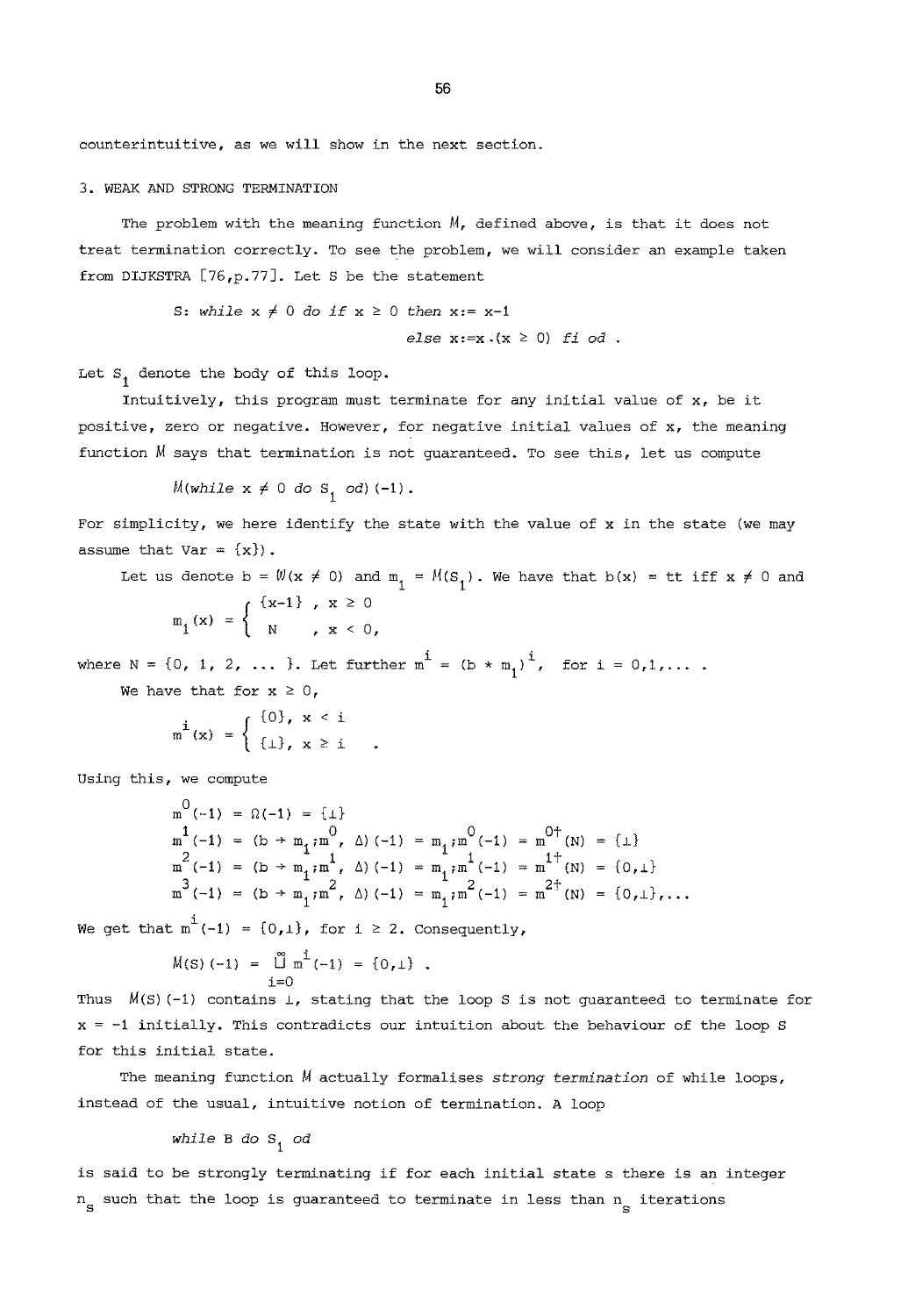(DIJKSTRA [783). We will call termination that is not strong *weak termination.* 

We therefore have to reinterpret the meaning of the undefined state. We have that  $\bot \in M(S)$  (s) iff either it is possible that S does not terminate for the initial state s, or that S is guaranteed to terminate for s, but that the termination is weak. Thus the meaning function  $M$  does not distinguish between possible nontermination and weak termination.

Termination is always strong when the nondeterminism of a program is bounded. This is again a consequence of Königs lemma. The set of all executions of a program from some given initial state will then form a finitely branching tree. If the program is guaranteed to terminate for the given initial state, then each branch will be finite. By Königs lemma, this means that the tree itself must be finite, and therefore there is only a finite number of different branches in the tree. Thus there is a maximum number of iteration that any branch needs before termination, i.e. the termination is strong.

However, when we allow the branching of the execution tree to be infinite, K6nigs lemma is no longer applicable. I.e. it is possible that each branch of the tree is finite but that no longest branch exists in the tree, because there are -infinitely many branches. An example is provided by the execution tree of the example treated above, for the initial state  $x = -1$ :



The failure of the powerdomain  $P(\Sigma_1)$  to capture the correct notion of termination in the presence of unbounded nondeterminacy can thus be explained by noting that it is built on an erroneous inference: The fact that there after any number of iterations of a loop still could be unfinished computations going on, does not justify the conclusion that there could be a nonterminating computation of the loop.

One might hope that the right notion of termination could be captured by changing the approximation ordering, without changing  $P(\Sigma_{\pm})$ . However, the following program will give the same sequence of approximations  ${0,1}$  for x=-1 as the previous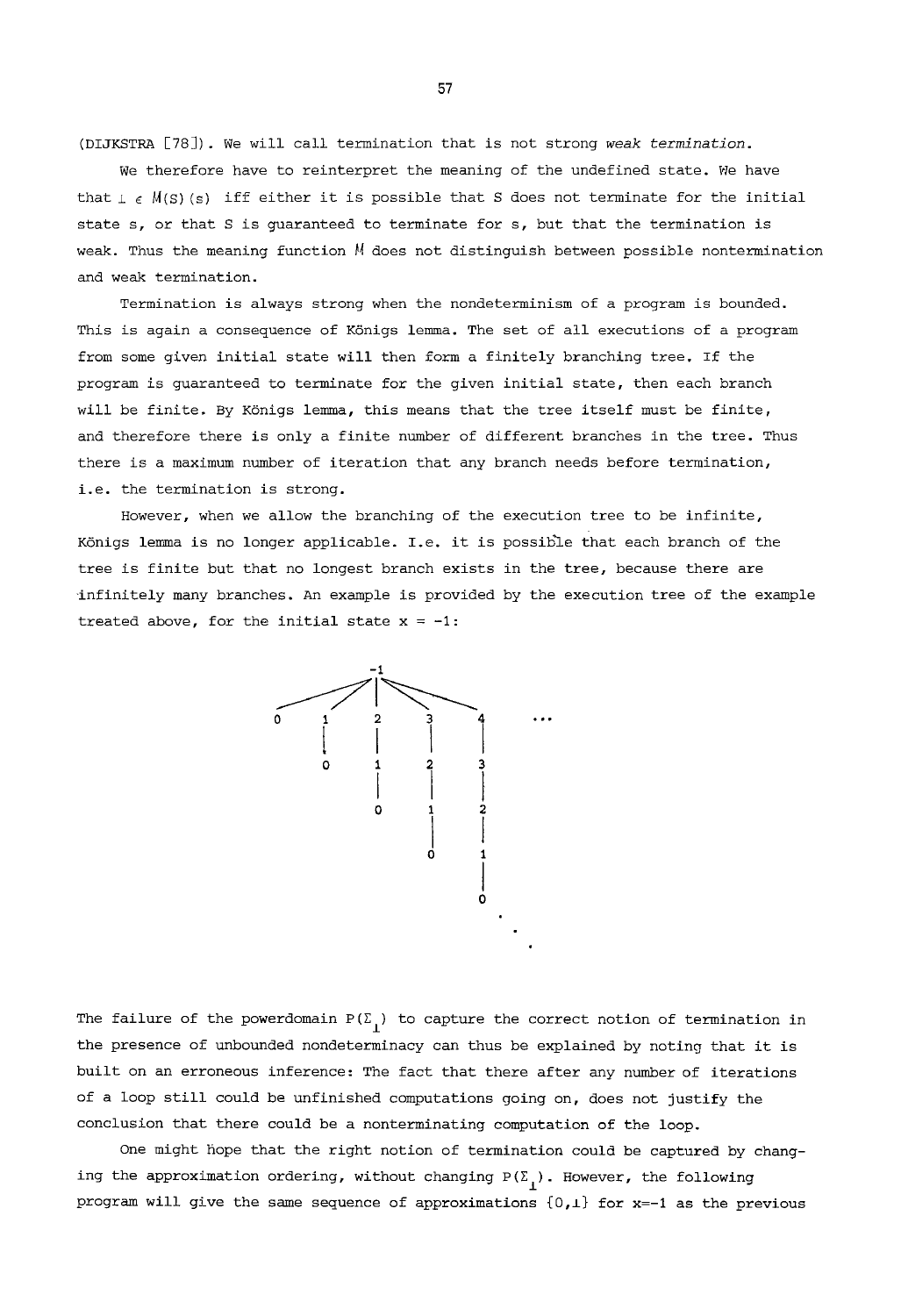program, but will not be guaranteed to terminate:

*while* x~0 *do* x:=x.(x=0 or x=l) *od* 

We therefore conclude that the set  $P(\Sigma_1)$  does not give enough information to decide between weak termination and nontermination.

The condition that we try to capture is that no branch in the execution tree of a program, for a given initial state, is infinitely expanded. This again means that we have to distinguish between different unfinished execution paths in the approximates of the loop, i.e. we are essentially forced into an operational semantics. This will be the subject of the next section.

# 4. OPERATIONAL SEMANTICS BASED ON  $H(\Sigma_{\alpha})$

We will here show how the approach to nondeterminacy based on  $P(\Sigma_1)$ , explained above, can be adapted to provide a semantic definition for programs of unbounded nondeterminacy. Basically the adaption consists in considering sets of sequences of states in stead of just sets of states as is done in  $P(\Sigma_+)$ . The fact that we use sequences of states in defining the semantics of our programming language, where the sequences roughly correspond to the execution sequence of programs, is the reason for calling the semantic definition operational.

Let  $\Sigma$  as before be the set of states. We will have three different kinds of *execution paths:* 

- (i) *Terminal paths,* which are sequences of the form  $\langle s_1, \ldots, s_n \rangle$ , where  $n \ge 1$  and  $s_i \in \Sigma$  for  $i = 1, \ldots, n$ .
- (ii) *Unfinished paths,* which are sequences of the form  $\langle s_1, \ldots, s_n, L \rangle$ , where  $\bot$  is a special bottom element not in  $\Sigma$ ,  $n \geq 0$  and  $s_i \in \Sigma$  for  $i = 1, \ldots, n$ .
- (iii) *Infinite paths,* which are infinite sequences of the form  $\langle s_1, s_2, \ldots \rangle$ , where  $s_i \in \Sigma$  for  $i = 1, 2, \ldots$ .

The set of all execution paths will be denoted  $\Sigma_{\alpha}$ .

Intuitively, a terminal path corresponds to an execution which has terminated, an infinite path corresponds to a nonterminating execution and unfinished paths correspond to executions which have not been completed. The bottom element is used to indicate that the path in question can be extended, by continuing the execution.

An approximation relation is defined in  $\Sigma_{\alpha}$  as follows: For paths h and h' in Σ.,

> $h \sqsubset h'$  iff either h is terminal or infinite and  $h = h'$ , or h is unfinished and  $\bar{h}$  < h'.

Here  $\bar{h}$  denotes the path h with the possible trailing element  $\bot$  deleted. We use the notation  $h \leq h'$  to express that h is an initial segment of  $h'(h \leq h'$  when h is a proper initial segment of h').

**LEMMA 1.**  $\Sigma_{\omega}$  is a cpo with respect to  $\Box$ . I (Proofs of theorems and lemmas are given in BACK [79].)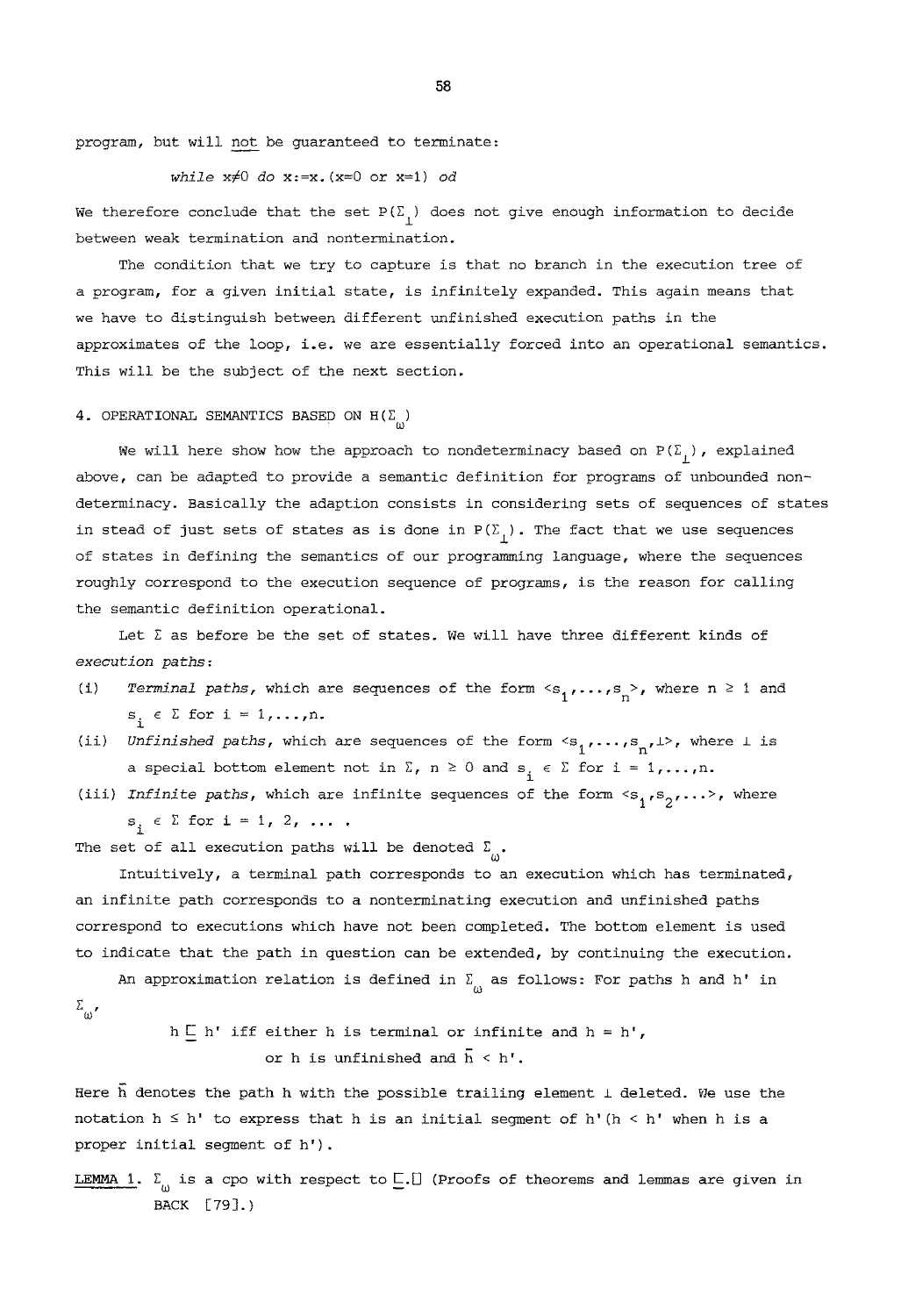The meaning of a nondeterministic program S will be a function  $N(S)$ , which assigns to each initial state s  $\epsilon \Sigma$  the set of all possible execution paths, by which the execution can continue from s. As an example, consider the program

S': *while*  $x \neq 0$  *do*  $x := x$ .  $(x = 0$  or  $x = 1)$  *od*.

The execution tree of this program, for initial state  $x = -1$ , is



Thus we have that

 $N(S') (-1) = \{ <0> , ~ <1, 0> , ~ <1, 1, 0> , \ldots, ~ <1, 1, 1, \ldots > \}$ 

This set contains, besides all finite paths of form  $\langle 1,1,\ldots,0\rangle$  also the infinite path  $\langle 1,1,\ldots\rangle$ , reflecting the fact that execution of the program does not necessarily terminate.

The set  $N(S')$  (-1) will actually be computed as the limit of an approximation sequence. The elements of this sequence are formed by performing only a certain number of iterations and then aborting the computation. Thus we get the set  $N(S)$  (-1) as the limit of the sequence

$$
H_0 = {\langle 1 \rangle}\nH_1 = {\langle 0 \rangle, \langle 1, 1 \rangle}\nH_2 = {\langle 0 \rangle, \langle 1, 0 \rangle, \langle 1, 1, 1 \rangle}.\n...
$$

This corresponds to the sequence of execution trees below:



The next tree in the sequence is constructed by replacing the bottom element at the end of the unfinished path by the two possible successor states. The new unfinished path is then marked as such, by adding the bottom element to it.

The idea of constructing a new execution tree from another tree by extending some unfinished branches of the tree underlies the notion of approximation between sets of execution paths. For two sets of execution paths, H and H', approximation is defined in the same way as in  $P(\Sigma_{\mu})$ , i.e.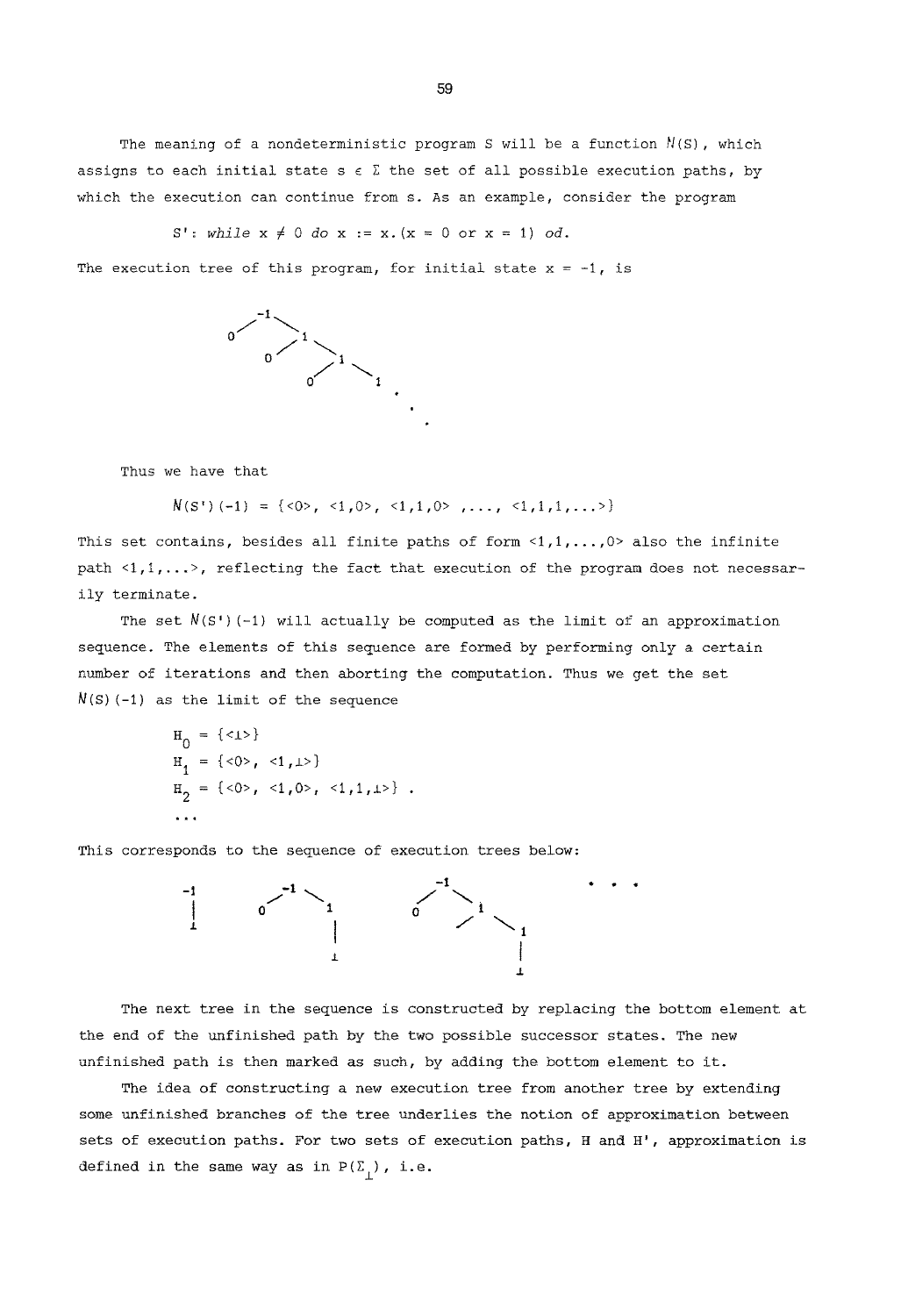$$
H \subseteq H' \text{ iff } \forall h \in H.\exists h' \in H'. h \subseteq h' \text{ and } \forall h' \in H'..\exists h \in H. h \subseteq h'.
$$

It turns out, however, that the sets of execution paths do not form a complete partial order under this ordering relation. In fact, they are not even partially ordered by the approximation relation defined. In order to get a cpo, we will need to put some restrictions on the sets of execution paths allowed.

The appropriate restrictions can be found by considering the way in which the execution trees are constructed. We start from an initial tree which only contains the path  $\langle\perp\rangle$ . This tree is then extended step by step, by extending each unfinished branch of the tree by all its immediate successor nodes (of which there might be a finite or an infinite number). In this way we construct the finite approximations of the executions tree. Finally the execution tree itself is constructed by taking the limits of all paths in the finite approximations. In other words, if there is a growing path sequence  $h_0 \subseteq h_1 \subseteq h_2 \subseteq \ldots$  in the finite approximations, then the limit must contain the least upper bound of this path sequence. Conversely, any path in the limit must be the least upper bound of some growing path sequence in the finite approximations.

Any set of execution paths corresponding to an execution tree constructed in this manner must satisfy the following three requirements. First, the set cannot be empty. This is because the initial execution tree has the execution path  $\langle 1 \rangle$ , and all other execution trees are constructed by extending this unfinished path.

A second property shared by all sets of execution paths generated in this way is *flatness.* This is defined as follows: A set H of execution paths is *flat* if  $\overline{h} \leq h' \Rightarrow h = h'$  holds for any two paths h and h' in H. Thus, if H is flat and h =  $\langle s_1, s_2, \ldots \rangle$  and h' =  $\langle s_1^1, s_2^1, \ldots \rangle$  are two execution paths in H, then  $s_1 \neq s_1^1$  for some  $i \geq 1$ , where both s<sub>i</sub> and s<sup>i</sup> are elements of  $\Sigma$ . This is a consequence of the way in which unfinished paths are extended. The new paths created by extending an unfinished path are all different, because they have different last states.

The third property shared by all sets of execution paths generated by nondeterministic programs is *clesedness.* A set H of execution paths is said to be *closed,*  if the following holds: Let  $h_0 \subseteq h_1 \subseteq h_2 \subseteq ...$  be a sequence of unfinished paths of unbounded length (i.e. there is no upper bound of the lengths of the paths in the sequence). Assume that for each  $_{\rm i}$  is this sequence, there is some path  $_{\rm i}^{\rm i}$  in H such that  $h_i \subseteq h'_i$ . Then the infinite path  $\Box h_i = h$  belongs to the set H. This property is a consequence of the way in which the limit of the sequence of finite approximations is constructed: In the sequence of finite approximations of H there must be a sequence of unfinished paths of unbounded lengths growing along the path h. Otherwise the paths  $h^!_{\dot{1}}$  in H could not be constructed. But this means that the least upper bound of this sequence of unfinished paths, which also is h, must belong to the set H.

Let us now define the set  $H(\Sigma_{\omega})$  by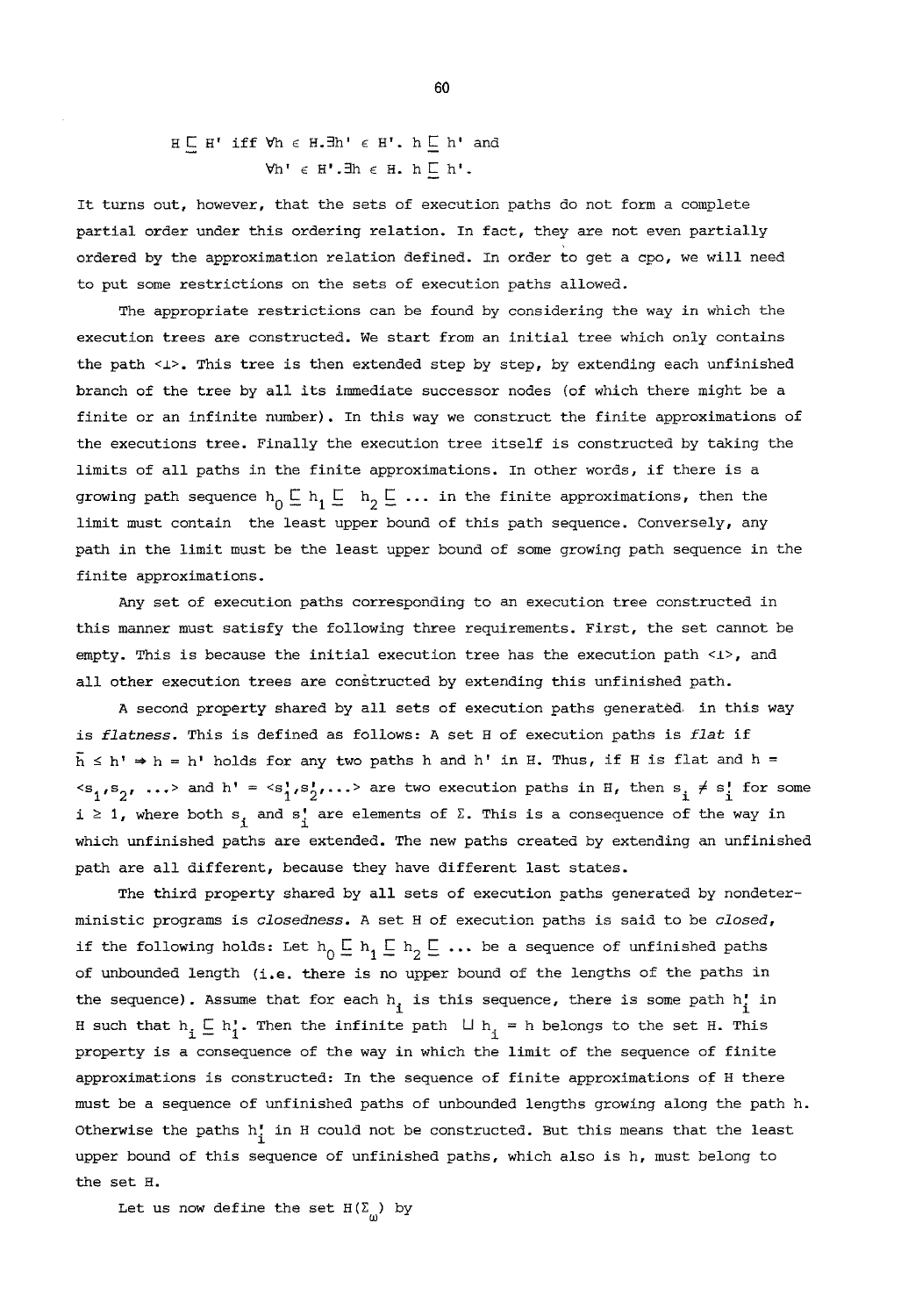$H(\Sigma_{\omega}) = {H \subset \Sigma_{\omega} | H \text{ is nonempty, flat and closed.}}$ 

We then have the following result:

THEOREM 1. H( $\Sigma_{\mu}$ ) is a cpo with respect to the ordering  $\square$ . The least upper bound of a sequence  $H_0 \subseteq H_1 \subseteq H_2 \subseteq \ldots$  of elements in  $H(\Sigma_0)$  is

 $U$   $H_i$  = {  $U$   $n_i$  |  $n_i$   $\in$   $H_i$ ,  $i$  =  $0$ ,  $i$ ,  $i$ ,  $i$ , and  $n_0$   $\cup$   $n_i$   $\cup$   $n_0$   $\cup$  ...  $i$  .  $\cup$ i=O i=0  $H(\Sigma_{\alpha})$  will now be taken as the set corresponding to P( $\Sigma_{\beta}$ ). Analogous with the treatment of P( $\Sigma_{\parallel}$ ), we introduce the set N( $\Sigma_{\parallel}$ ) =  $\Sigma \rightarrow H(\Sigma_{\parallel})$ , in which approximation is defined in the same way as in  $M(\Sigma_{+})$ , i.e.

 $n \sqsubseteq n'$  iff  $n(s) \sqsubseteq n'(s)$  for every  $s \in \Sigma$ ,

for n,  $n' \in N(\Sigma_n)$ . As before,  $N(\Sigma_n)$  will be a cpo with respect to this ordering. Continuing as before, we define the extension of n:  $\Sigma \rightarrow H(\Sigma_{\Lambda})$  to

$$
n^{\uparrow}: H(\Sigma_{\omega}) \to H(\Sigma_{\omega}). \text{ Let } n': \Sigma_{\omega} \to H(\Sigma_{\omega}) \text{ be defined for } h \in \Sigma_{\omega} \text{ by}
$$
\n
$$
n'(\text{h}) = \begin{cases} \{\text{h-h'} \mid \text{h'} \in n(\text{last}(\text{h}))\}, & \text{if h is terminal} \\ \{\text{h}\} & \text{otherwise} \end{cases}
$$

$$
h
$$
) = {  $h$  } otherwise

Here h.h' denotes the sequence h concatenated with the sequence h'. We then define

$$
n^{T}(H) = U \{n^{r}(h) \mid h \in H\},
$$

for  $H \in H(\Sigma)$ . The fact that n<sup>†</sup> is well-defined is established by the lemma: LEMMA 2. For any  $n \in N(\Sigma_{\omega})$ , if  $H \in H(\Sigma_{\omega})$ , then  $n^{\dagger}(H) \in H(\Sigma_{\omega})$ .  $\Box$ 

Composition and selection in  $N(\Sigma_{\omega})$  is then defined as before, i.e.

$$
(n_1; n_2) (s) = n_2^{\dagger} (n_1(s)), \text{ for } s \in \Sigma, \text{ and}
$$
  
\n
$$
(b \rightarrow n_1, n_2) (s) = \begin{cases} n_1(s), & \text{if } b(s) = \text{tt} \\ n_2(s), & \text{if } b(s) = \text{tt} \end{cases} \text{ for } s \in \Sigma.
$$

LEMMA 3. Composition and selection is monotonic in  $N(\Sigma_n)$ . O

Let  $\Delta'$  and  $\Omega'$  be two elements in  $N(\Sigma_{\Omega})$ , defined by

$$
\Delta' (s) = \{ < s \} \quad \text{, for each } s \in \Sigma, \text{ and}
$$
\n
$$
\Omega' (s) = \{ < 1 \} \quad \text{, for each } s \in \Sigma.
$$

Here <s> denotes the sequence with s as the only element.

Let  $b \in W(\Sigma)$  and  $n \in N(\Sigma_0)$ . We then define  $(b * n)$  as before. First, let

$$
(b * n)^0
$$
 =  $\Omega'$ , and  
\n $(b * n)^{1+1}$  =  $(b \rightarrow n; (b * n)^1, \Delta')$ , for  $i = 0,1,2,...$ 

As before,  $(b * n)^0 \sqsubseteq (b * n)^1 \sqsubseteq ...$  follows from the monotonicity of composition and selection. Iteration is then defined as

$$
(b * n) = \bigcup_{i=0}^{m} (b * n)^{i}.
$$

We are now ready to define the semantics of unbounded nondeterministic statements.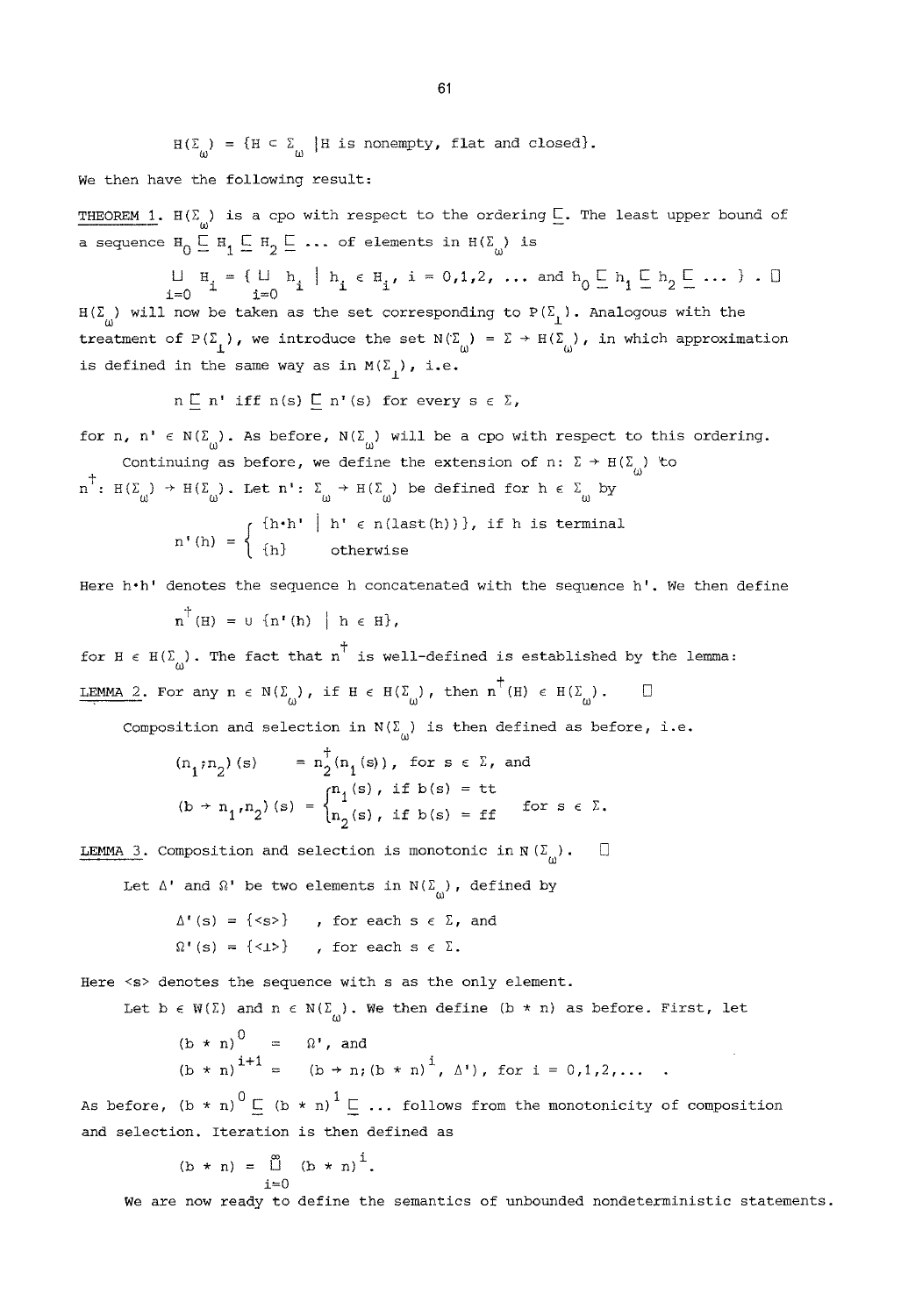We assume that the function  $W$  is given as before. The meaning of statements in Stat is then given by the function  $N:$  Stat  $\rightarrow N(\Sigma_{\omega})$ , defined as follows:

(i) 
$$
N(x:=x'.Q)(s) = \begin{cases} \{s[d/x] > | d \in D_g\} & , \text{if } D_s \neq \emptyset \\ \{s \bot \} & , \text{if } D_s = \emptyset \end{cases}
$$
  
\nwhere  $D_s = \{d \in D | U(Q) (s[d/x']) = \text{tt.}\}$ .  
\n(ii)  $N(S_1; S_2) = N(S_1); N(S_2)$   
\n(iii)  $N(if B then S_1 else S_2 fi) = (W(B) \rightarrow N(S_1), N(S_2))$   
\n(iv)  $N(while B do S_1 od) = (W(B) \times N(S_1))$ 

It is easy to check that this definition does give the correct semantics for the example program in the previous section, i.e. the definition agrees with our intuition, treating both strong and weak termination as proper termination.

The domain  $N(\Sigma_{\alpha})$  can also be used for defining the semantics of recursive programs. In order to do this, we require the following theorem.

THEOREM 2. Composition and selection is continuous in  $N(\Sigma_{\omega})$ .  $\Box$ 

Recursion can be introduced into our language by defining a new set Svar of statement variables, and adding two new productions to the recursive definition of statements:

 $S :: = ... X | \mu X.S.$ 

Here  $\mu$ X.S has the effect of executing S, with X recursively bound to S, i.e. any call on X is replaced with the execution of the statement S (X is a statement variable).

To defined the semantics of the recursive statements, we need environments  $E =$ Svar  $\rightarrow N(\Sigma_{\mu})$ . The meaning function will now be of the type  $N'$ : Stat  $\rightarrow (E \rightarrow N(\Sigma_{\mu}))$ . The semantic equations are then the following:

(i)  $N'(x:=x',0)(\eta)(s) = N(x:=x',0)(s)$ 

(ii)  $N^{\prime}\left(s_{1};s_{2}\right)$  (n) =  $N^{\prime}\left(s_{1}\right)$  (n) ; $N^{\prime}\left(s_{2}\right)$  (n)

(iii)  $N'$  (*if* B then  $S_1$  else  $S_2$   $f$ *i*) ( $\eta$ ) =  $(\mathcal{V}(B) \rightarrow N' (S_1) (\eta)$ ,  $N' (S_2) (\eta)$ )

(iv)  $N'(\text{while }B\text{ do }S_{1}\text{ od})(\eta) = (\mathcal{V}(B) \times N' (S_{1})(\eta))$ 

(v)  $N'(\mathbf{x})(\eta) = \eta(\mathbf{x})$ 

(vi)  $N'(\mu X.S)(\eta) = \mu n.N'(S_1)(\eta[n/X]).$ 

Here  $\eta$  ranges over elements of E. The notation  $\eta[n/X]$  means the environment  $\eta$  with the value at X changed to  $n \in N(\Sigma_{\alpha})$ . The existence of the least fixed point in (vi) is guaranteed by theorem 2.

A domain similar to  $H(\Sigma_{\alpha})$ , using trees and the powerset ordering by PLOTKIN [76] has also been discussed in FRANCEZ [79], with the aim of providing a denotational semantics for nondeterministic, communicating sequential processes. Another, somewhat similar approach, has also been made by KOSINSKI [78], who is concerned with defining the denotational semantics of data flow languages.

## 6. SUMMARY

The mathematical semantics of nondeterministic programs has been defined in